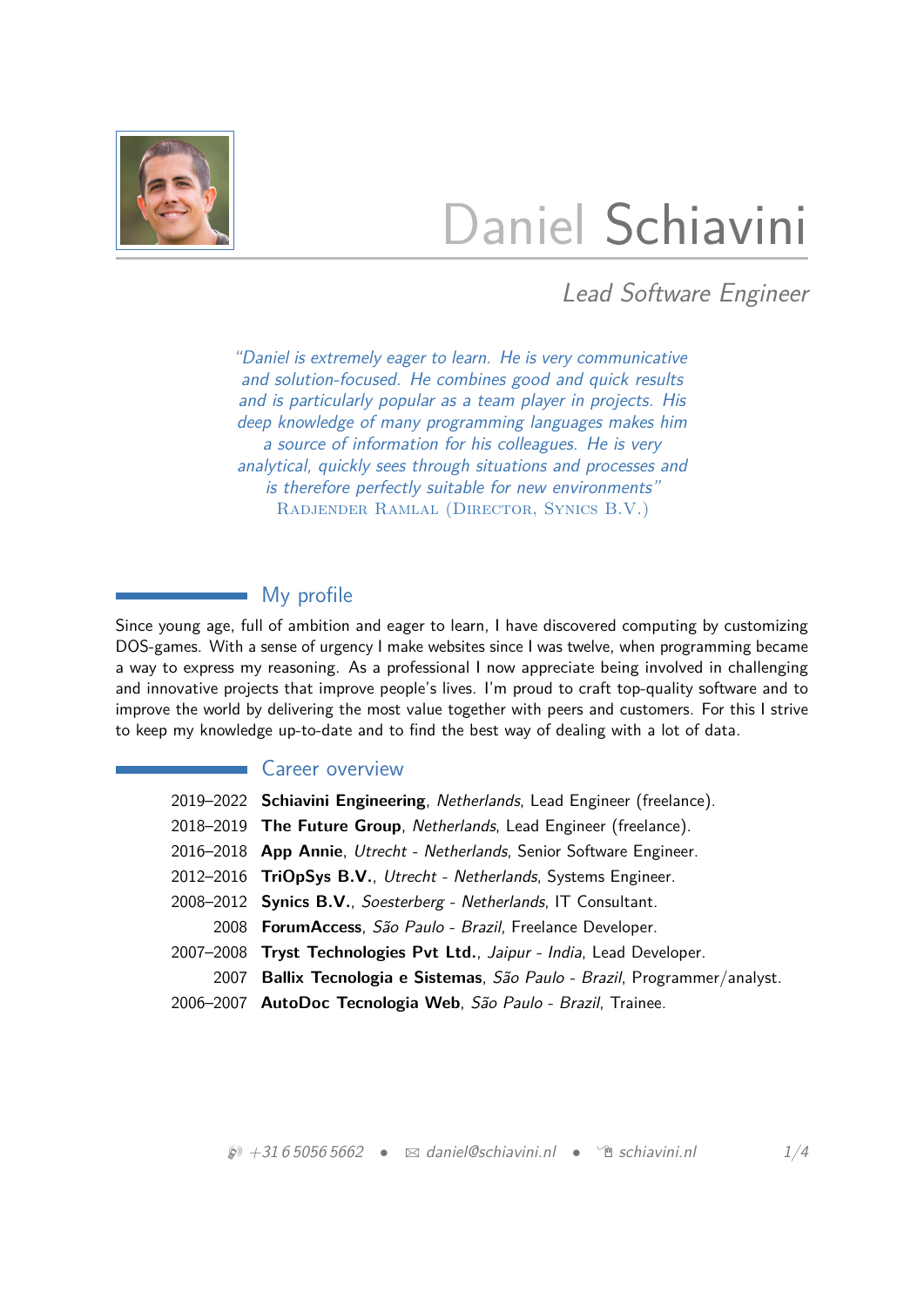## Main projects

#### Schiavini Engineering, Netherlands

- 2021–2022 **Software Engineer (Freelance)**, ULTIMAKER, Geldermalsen. Expanding features and performance of the Digital Factory that we created in 2018. Using Python, React, MongoDB, RedisMQ & Google Cloud Services (Kubernetes, Cloud Run, PubSub).
	- 2021 **Software Engineer (Freelance)**, CITY OF AMSTERDAM, Amsterdam, Software design and roadmap definition for the transition of the Amsterdam traffic management system to a new web portal. Using C#, VB.net, Azure, WCF, Entity Framework, .NET framework & .NET Core.
- 2019–2021 **Lead Software Engineer (Freelance)**, NS, Utrecht.

Lead Full-Stack Engineer working on the Dutch train planning system (Donna) for the Nederlandse Spoorwegen and ProRail. Hired as a specialist to help the organization to switch from a giant monolitic Java application build to microservices running in Open-Shift with a DevOps mindset. Using Java (Spring), Angular (TypeScript/RxJs/SVG), Oracle and Gradle.

The Future Group, Netherlands

2018–2019 **Senior Software Engineer (Freelance)**, ULTIMAKER, Geldermalsen.

Creating a state-of-the-art cloud platform to enable 3D-printing in a global scale. Using technologies such as Google Cloud Services, Kubernetes, Docker, Microservices, Python, React, Typescript and MongoDB. Great CI & CD infrastructure with completely automated testing, OAuth2 and OpenAPI.

#### App Annie, Netherlands

2016–2018 **Senior Software Engineer**, App Annie (ASO Team), Utrecht.

Engineer in a data heavy environment, working in a team responsible for getting truckloads of data and optimally storing it for retrieval. Building scalable UIs and APIs to make the data available to customers. Use of Python, Microservices, Django, Angular, React, HBASE, Postgres, S3, Redis and Docker.

#### TriOpSys BV, Netherlands

2014–2016 **S5P Satellite**, KNMI (Royal Dutch Meteorological Institute), De Bilt.

Software engineer and developer for the data processors for the European Space Agency (ESA) TROPOMI instrument. This instrument offers a global coverage with 20 million measurements each day. Main responsible for the in-flight calibration requirements, design, code and tests. Development in  $C_{++}$  and Python in a Linux environment.

- 2014 **R&D Mobile Development**, TriOpSys, Utrecht. Research and development of mobile application guidelines for the company. Tested the frameworks Xamarin, PhoneGap and Sencha with C#, Java and JavaScript.
- 2014 **PacMon App and Server**, STANLEY SECURITY SOLUTIONS, Utrecht. Architect and lead developer of the server and the Android application for Stanle y customers. The server uses ASP.net Web API with JSON.
- 2013 **AEOS VMS Adapter**, Nedap Security Management, Utrecht. Lead developer for the development of a JSON REST API with ASP.net to abstract interfaces with three different video management systems. It allows metatata retrieval, historical searches and video streaming.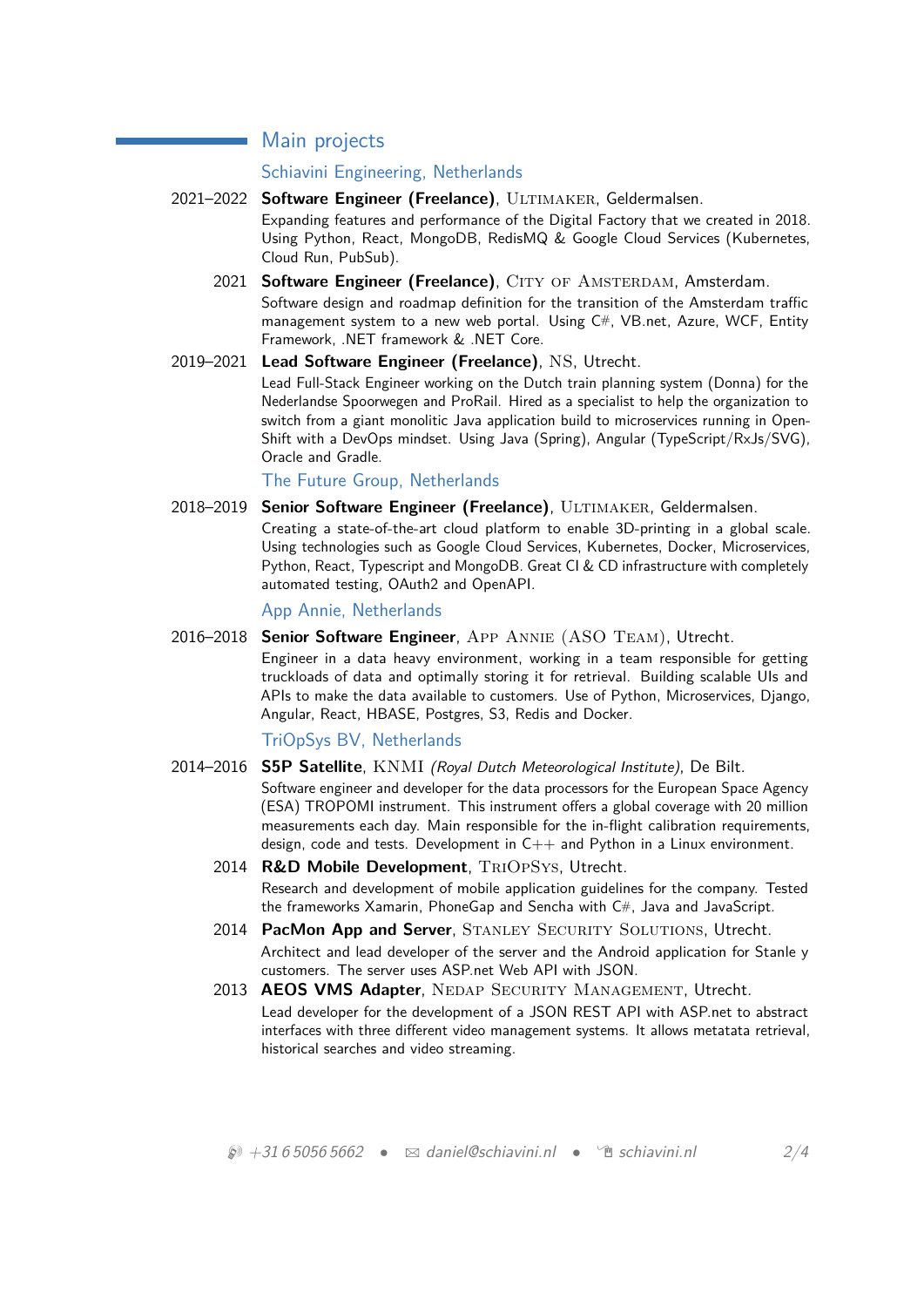2012–2014 **New generation railway crossings**, VRS Railways, Houten. Main engineer for the highly parallelized PLC monitoring system of the new generation railway crossings for Infrabel in Belgium. It monitors in a near real time Linux and C++ environment and keeps track of thousands of variables every millisecond.

#### Synics BV, Netherlands

- 2012 VUnet student portal, VRIJE UNIVERSITEIT, Amsterdam. Development of new modules and software interfaces for the VUnet student portal using C# and SharePoint.
- 2010–2012 **Mix2paint**, AkzoNobel Aerospace and Automotive, Sassenheim. Responsible for the Mix2paint application technical maintenance, development of new features and tools, database management and tuning. The main used technologies were Microsoft SQL Server, C# and JavaScript.
- 2009–2010 **Dela CRM**, DELA , Eindhoven. Microsoft Dynamics CRM implementation and customization for the management of millions of customers, using JavaScript and C#.
- 2008–2010 **C# Projects**, Synics, Soesterberg. Development of several applications, e.g. the Virtual Coach (ViCo), the VNG Congress Calendar, Verbeek Eggstra and VSenV.

#### Tryst Technologies, India

2007–2008 **Lead Developer**, Tryst Technologies, Jaipur. Lead C# developer supporting several colleagues to develop applications for American companies, mainly in the real state sector.

#### In Brazil

- 2007 **Programmer/analyst**, Ballix Tecnologia e Sistemas, São Paulo. Implementing and customizing the Naxtra management software product for several different customers. Development in VB.net and Microsoft SQL Server.
- 2006–2007 **Trainee**, AutoDoc Tecnologia Web, São Paulo. Development of content management systems and compliance support web applications for the construction industry, using ASP and PHP.
- 2005–2012 **Server Owner**, CORTEZ ONLINE, personal side project. Administrator, developer and game master of a successful gaming server and website.

### **Education**

- 2011–2016 **Bachelor Computer Science**, Open Universiteit, Netherlands. **Average grade**: 8.8 (Minor in Natural sciences) **Thesis**: Useful feedback in the Ampersand parser, 2015 Researched and implemented a new user-friendly Haskell parser.
- 2005–2007 **Technology in Data Processing**, FATEC-SP, Brazil. Higher education faculty (ISCED 5) in programming, business administration and system analysis. Interrupted when I left the country and unrecognized in the Netherlands.
- 2002–2004 **Computer technicus**, ETESP, Brazil. Technical and secondary school (including ISCED 3 and 4) in analysis, design, programming and databases.